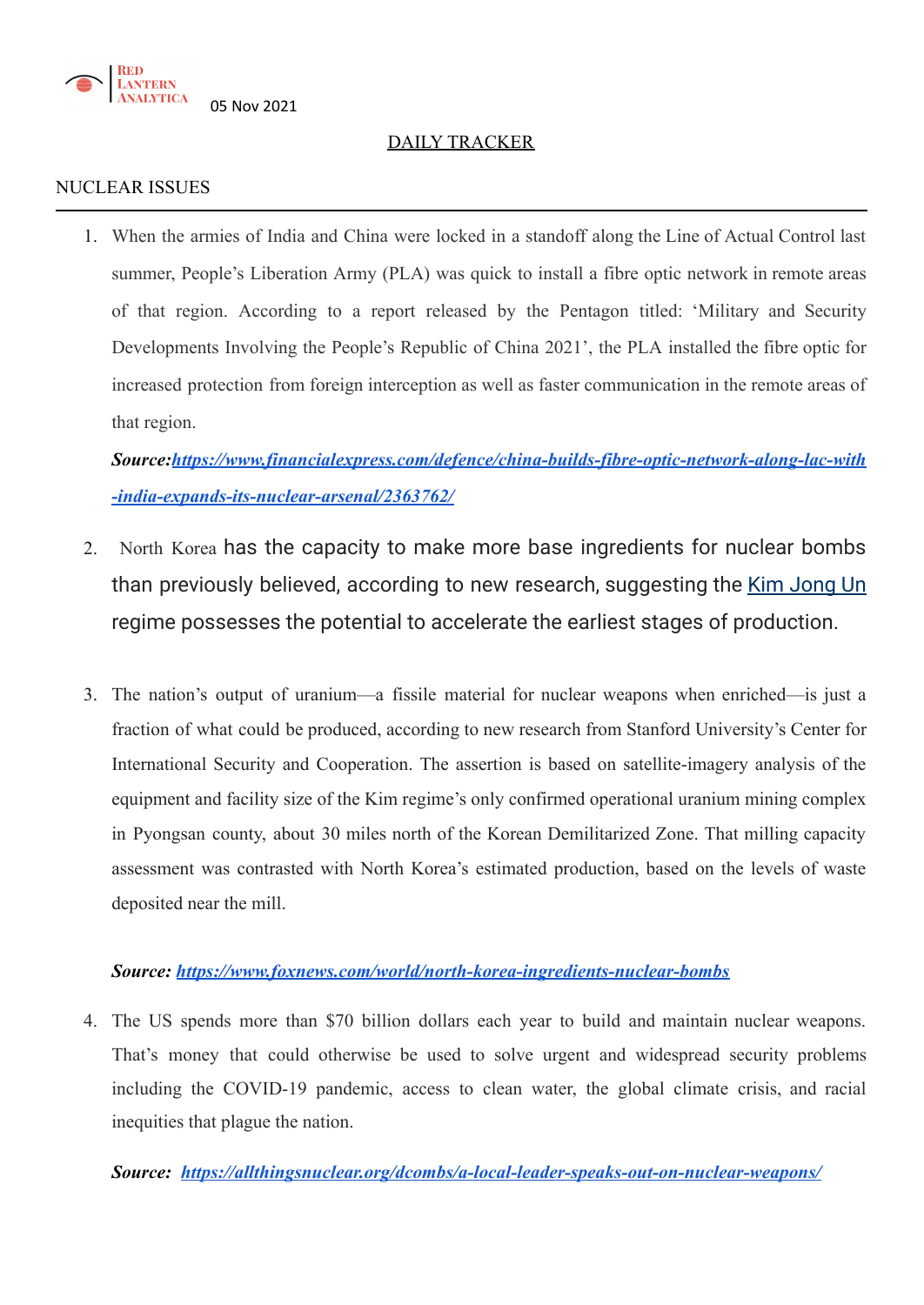

### **NUCLEAR PROLIFERATION**

1. China is expected to have at least 1,000 nuclear warheads by 2030, according to a new projection by the US military - a significant acceleration of its nuclear weapons programme. The Pentagon's analysis sharply increased its estimate of [China](https://news.sky.com/topic/china-5869)'s upcoming nuclear weapon capability over the coming years, in its latest report.

 $\mathcal{L}_\mathcal{L} = \mathcal{L}_\mathcal{L} = \mathcal{L}_\mathcal{L} = \mathcal{L}_\mathcal{L} = \mathcal{L}_\mathcal{L} = \mathcal{L}_\mathcal{L} = \mathcal{L}_\mathcal{L} = \mathcal{L}_\mathcal{L} = \mathcal{L}_\mathcal{L} = \mathcal{L}_\mathcal{L} = \mathcal{L}_\mathcal{L} = \mathcal{L}_\mathcal{L} = \mathcal{L}_\mathcal{L} = \mathcal{L}_\mathcal{L} = \mathcal{L}_\mathcal{L} = \mathcal{L}_\mathcal{L} = \mathcal{L}_\mathcal{L}$ 

*Source:[https://news.sky.com/story/china-will-have-at-least-1-000-nuclear-warheads-by-2030-penta](https://news.sky.com/story/china-will-have-at-least-1-000-nuclear-warheads-by-2030-pentagon-report-warns-12459705) [gon-report-warns-12459705](https://news.sky.com/story/china-will-have-at-least-1-000-nuclear-warheads-by-2030-pentagon-report-warns-12459705)*

2. A group of Democratic lawmakers are urging President Biden to prioritize nuclear weapons strategic agreements in discussions with China, to include pushing for greater transparency and measures they say could avoid a potential arms race.

*Source:[https://www.defensedaily.com/dem-lawmakers-urge-biden-to-propose-nuclear-weapons-ag](https://www.defensedaily.com/dem-lawmakers-urge-biden-to-propose-nuclear-weapons-agreements-in-upcoming-talks-with-china/international/) [reements-in-upcoming-talks-with-china/international/](https://www.defensedaily.com/dem-lawmakers-urge-biden-to-propose-nuclear-weapons-agreements-in-upcoming-talks-with-china/international/)*

3. The F-35A Joint Strike Fighter is nearly ready to take on a new mission, that of a nuclear-capable bomber.The Air Force has completed the flight testing to ensure the F-35A can safely—and reliably—drop the B61-12 thermonuclear bomb. The combination of crewed aircraft and nuclear bomb will ensure the U.S. government would have options in the event of a crisis, including one where a nuclear bomb could be literally recalled at the last second.

#### *Source:*

*[https://finance.yahoo.com/news/why-pentagon-equipping-f-35-181300606.html?guccounter=1&g](https://finance.yahoo.com/news/why-pentagon-equipping-f-35-181300606.html?guccounter=1&guce_referrer=aHR0cHM6Ly93d3cuZ29vZ2xlLmNvbS8&guce_referrer_sig=AQAAAFuMYirv9C3iuaejStwxA-u9zRE7_vM--UOXyAYh94tHla8iYm1T2UhaELAr6pTwI4YcLd_jIliuC7JSqxLMnD_xaDg7sp-lhcPI8FchSrTLAWK0w7TsJP1X7wCsGM6ZKoMTZq5BaKe_p3sLxCSw72dnDF6undxap-C0axdwOMFd) [uce\\_referrer=aHR0cHM6Ly93d3cuZ29vZ2xlLmNvbS8&guce\\_referrer\\_sig=AQAAAFuMYirv9C3](https://finance.yahoo.com/news/why-pentagon-equipping-f-35-181300606.html?guccounter=1&guce_referrer=aHR0cHM6Ly93d3cuZ29vZ2xlLmNvbS8&guce_referrer_sig=AQAAAFuMYirv9C3iuaejStwxA-u9zRE7_vM--UOXyAYh94tHla8iYm1T2UhaELAr6pTwI4YcLd_jIliuC7JSqxLMnD_xaDg7sp-lhcPI8FchSrTLAWK0w7TsJP1X7wCsGM6ZKoMTZq5BaKe_p3sLxCSw72dnDF6undxap-C0axdwOMFd) [iuaejStwxA-u9zRE7\\_vM--UOXyAYh94tHla8iYm1T2UhaELAr6pTwI4YcLd\\_jIliuC7JSqxLMnD\\_x](https://finance.yahoo.com/news/why-pentagon-equipping-f-35-181300606.html?guccounter=1&guce_referrer=aHR0cHM6Ly93d3cuZ29vZ2xlLmNvbS8&guce_referrer_sig=AQAAAFuMYirv9C3iuaejStwxA-u9zRE7_vM--UOXyAYh94tHla8iYm1T2UhaELAr6pTwI4YcLd_jIliuC7JSqxLMnD_xaDg7sp-lhcPI8FchSrTLAWK0w7TsJP1X7wCsGM6ZKoMTZq5BaKe_p3sLxCSw72dnDF6undxap-C0axdwOMFd) [aDg7sp-lhcPI8FchSrTLAWK0w7TsJP1X7wCsGM6ZKoMTZq5BaKe\\_p3sLxCSw72dnDF6undxap](https://finance.yahoo.com/news/why-pentagon-equipping-f-35-181300606.html?guccounter=1&guce_referrer=aHR0cHM6Ly93d3cuZ29vZ2xlLmNvbS8&guce_referrer_sig=AQAAAFuMYirv9C3iuaejStwxA-u9zRE7_vM--UOXyAYh94tHla8iYm1T2UhaELAr6pTwI4YcLd_jIliuC7JSqxLMnD_xaDg7sp-lhcPI8FchSrTLAWK0w7TsJP1X7wCsGM6ZKoMTZq5BaKe_p3sLxCSw72dnDF6undxap-C0axdwOMFd) [-C0axdwOMFd](https://finance.yahoo.com/news/why-pentagon-equipping-f-35-181300606.html?guccounter=1&guce_referrer=aHR0cHM6Ly93d3cuZ29vZ2xlLmNvbS8&guce_referrer_sig=AQAAAFuMYirv9C3iuaejStwxA-u9zRE7_vM--UOXyAYh94tHla8iYm1T2UhaELAr6pTwI4YcLd_jIliuC7JSqxLMnD_xaDg7sp-lhcPI8FchSrTLAWK0w7TsJP1X7wCsGM6ZKoMTZq5BaKe_p3sLxCSw72dnDF6undxap-C0axdwOMFd)*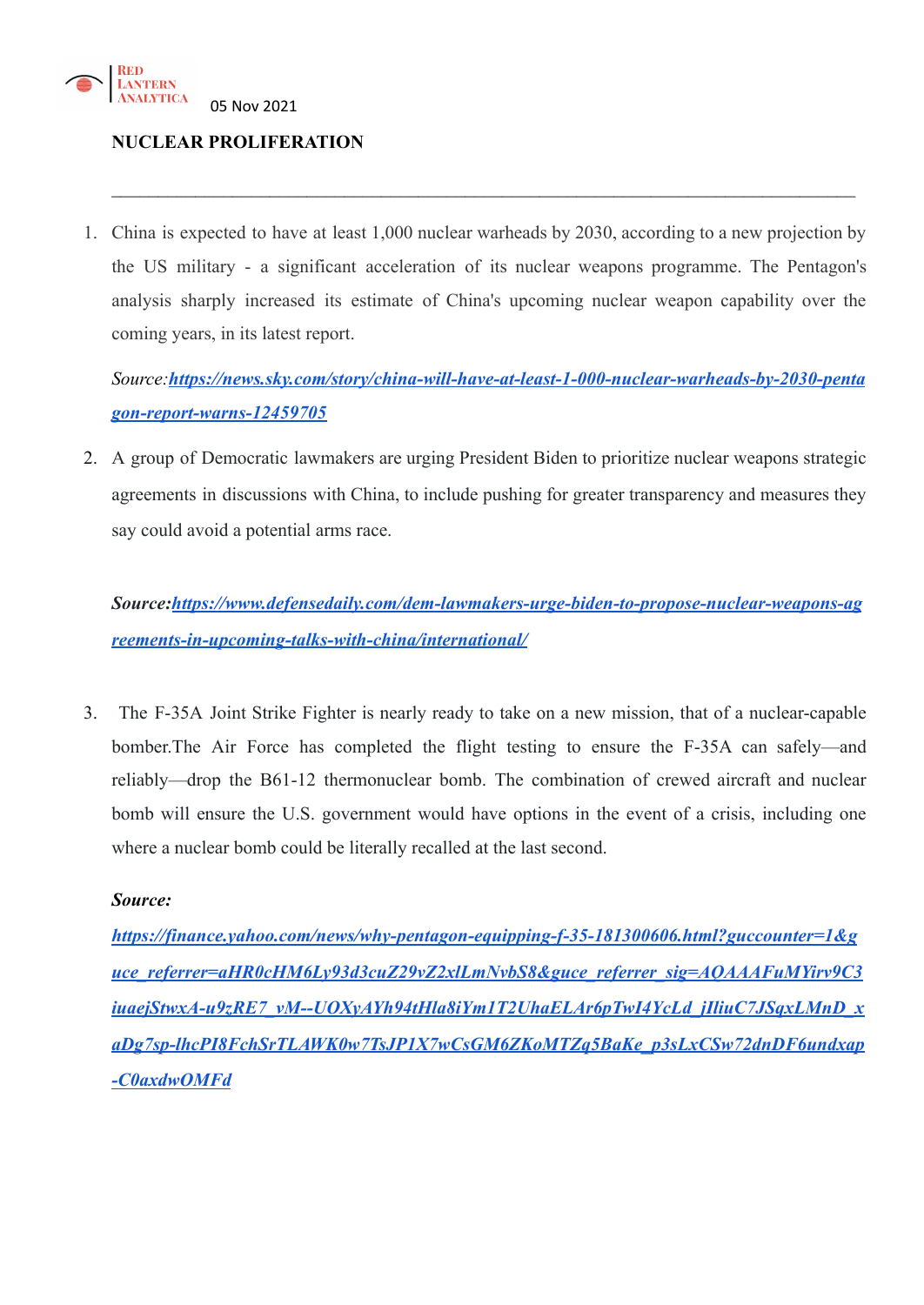

### **MISSILES/BIO WEAPONS**

1. The U.S. State Department approved the potential sale of 280 AIM-120C air-to-air missiles in a deal valued at up to \$650 million, the Pentagon said on Thursday. The sale is the first major foreign military sale to Saudi Arabia by the Biden administration since taking office and adopting a policy of selling only defensive weapons to the Gulf ally.

# *Source:[https://www.dailysabah.com/business/defense/us-greenlights-sale-of-air-to-air-missiles-to-s](https://www.dailysabah.com/business/defense/us-greenlights-sale-of-air-to-air-missiles-to-saudi-arabia) [audi-arabia](https://www.dailysabah.com/business/defense/us-greenlights-sale-of-air-to-air-missiles-to-saudi-arabia)*

2. The US State Department has approved the potential sale to Saudi [Arabia](https://www.defensenews.com/news/pentagon-congress/2021/09/13/us-pulls-missile-defenses-in-saudi-arabia-amid-yemen-attacks/) of 280 AIM-120C air-to-air missiles in a deal valued at up to \$650 million, the Pentagon said on Thursday. Riyadh requested to buy 280 AIM-120C-7/C-8 Advanced Medium Range Air-to-Air Missiles (AMRAAM) and 596 LAU-128 Missile Rail Launchers. The package would also include spare parts, support and logistical services. The principal contractor will be [Raytheon Technologies](https://www.defensenews.com/air/2021/10/26/raytheon-ceo-air-force-may-not-be-able-to-afford-new-f-35-engine/), of Waltham, Mass.

## *Source:[https://www.defensenews.com/air/2021/11/04/washington-oks-missiles-worth-650m-for-sa](https://www.defensenews.com/air/2021/11/04/washington-oks-missiles-worth-650m-for-saudis/) [udis/](https://www.defensenews.com/air/2021/11/04/washington-oks-missiles-worth-650m-for-saudis/)*

3. Rust's November update will give players a new reason to watch the skies, because after today those skies might be filled with up to a dozen rockets screaming toward your base and/or face. The November update adds military bases to the map, and each base has a missile-launching vehicle that can be used to rain death and destruction onto a specifically targeted area."The new Desert Military Base monuments each have a parked Multiple Launch Rocket System (MLRS)," says Facepunch Studios. "This vehicle doesn't move—you won't be driving it around the map—but it can be set up to fire rockets to any target. Except safe zones, naturally."

*Source: <https://www.pcgamer.com/push-a-button-to-make-it-rain-missiles-in-the-new-rust-update/>*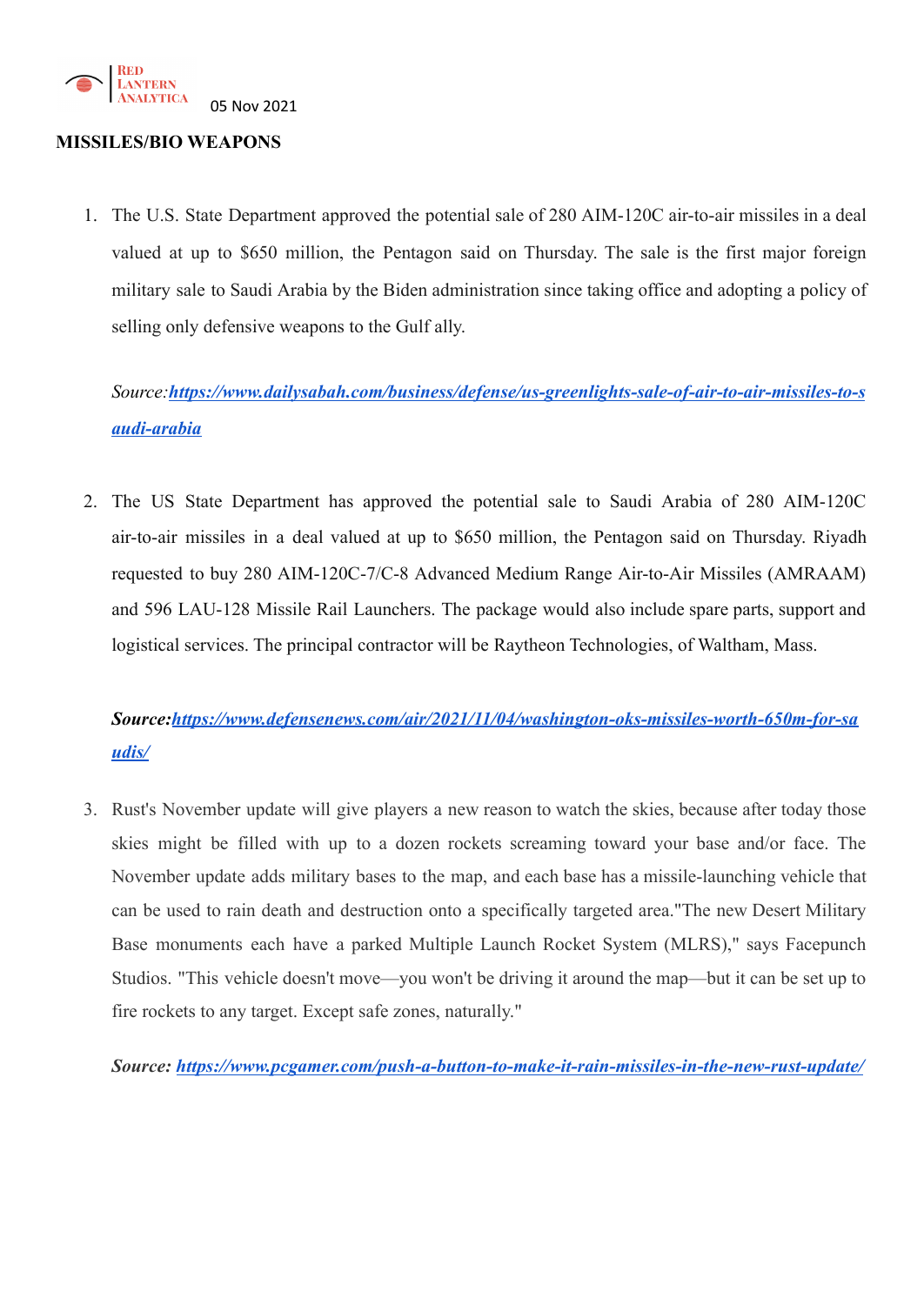

### **UN REFORMS**

1. It must convene an urgent meeting on the escalating attacks in Chin State and the overall deepening political, human rights and humanitarian crisis as a result of the Myanmar military leaders' search for power and greed that has caused immense suffering," the statement said.

 $\mathcal{L}_\mathcal{L} = \{ \mathcal{L}_\mathcal{L} = \{ \mathcal{L}_\mathcal{L} = \{ \mathcal{L}_\mathcal{L} = \{ \mathcal{L}_\mathcal{L} = \{ \mathcal{L}_\mathcal{L} = \{ \mathcal{L}_\mathcal{L} = \{ \mathcal{L}_\mathcal{L} = \{ \mathcal{L}_\mathcal{L} = \{ \mathcal{L}_\mathcal{L} = \{ \mathcal{L}_\mathcal{L} = \{ \mathcal{L}_\mathcal{L} = \{ \mathcal{L}_\mathcal{L} = \{ \mathcal{L}_\mathcal{L} = \{ \mathcal{L}_\mathcal{$ 

*Source:[https://www.aljazeera.com/news/2021/11/5/over-500-rights-groups-urge-un-to-stop-myanm](https://www.aljazeera.com/news/2021/11/5/over-500-rights-groups-urge-un-to-stop-myanmar-armys-violence) [ar-armys-violence](https://www.aljazeera.com/news/2021/11/5/over-500-rights-groups-urge-un-to-stop-myanmar-armys-violence)*

2. Activists will take over the UN climate summit in Scotland on Friday, capping off a week of dizzying government speeches and pledges with a student march, youth-led presentations, and a giant iceberg shipped from Greenland to Glasgow's River Clyde to dramatize the plight of the Arctic. UK organizers decided to hand the day over to civic groups in an acknowledgement of how young campaigners like Vanessa Nakate of Uganda and Greta Thunberg of Sweden have raised public understanding of climate change, and a nod to their stance that today's youth must live with consequences of state decisions.

## *Source:[https://www.tribuneindia.com/news/schools/young-activists-to-take-spotlight-for-a-day-at](https://www.tribuneindia.com/news/schools/young-activists-to-take-spotlight-for-a-day-at-un-climate-talks-334315)[un-climate-talks-334315](https://www.tribuneindia.com/news/schools/young-activists-to-take-spotlight-for-a-day-at-un-climate-talks-334315)*

3. On World Tsunami Awareness Day on Friday, UN Secretary-General Antonio Guterres stressed that rising sea levels caused by the climate catastrophe will aggravate the deadly force of tsunamis."As a result, we must limit warming to 1.5 degrees Celsius above pre-industrial levels and invest in coastal community resilience at scale," Guterres added. His reference to 1.5 degrees Celsius was in reference to the ongoing COP26, the annual climate change conference, where world leaders are debating climate actions and financing in order to reduce emissions and limit global temperature rise to 1.5 degrees Celsius above pre-industrial levels.

### *Source:[https://www.thestatesman.com/world/invest-scale-coastal-communities-resilience-un-secre](https://www.thestatesman.com/world/invest-scale-coastal-communities-resilience-un-secretary-general-1503022924.html) [tary-general-1503022924.html](https://www.thestatesman.com/world/invest-scale-coastal-communities-resilience-un-secretary-general-1503022924.html)*

4. World Tsunami Awareness Day is observed every year across the globe on 5 November. It is a day to spread awareness about the deadly natural disaster that claimed more than 2,60,000 lives in the past 100 years. In December 2015, the United Nations (UN) selected 5 [November](https://www.hindustantimes.com/world-news/on-world-tsunami-awareness-day-2021-un-calls-for-increased-understanding-of-threat-risk-reduction-101636081380867.html) as the World Tsunami [Awareness](https://www.hindustantimes.com/world-news/on-world-tsunami-awareness-day-2021-un-calls-for-increased-understanding-of-threat-risk-reduction-101636081380867.html) Day to call on international bodies, civil society, and countries to raise awareness about the natural disaster. The UN also wanted countries and other related bodies to share innovative